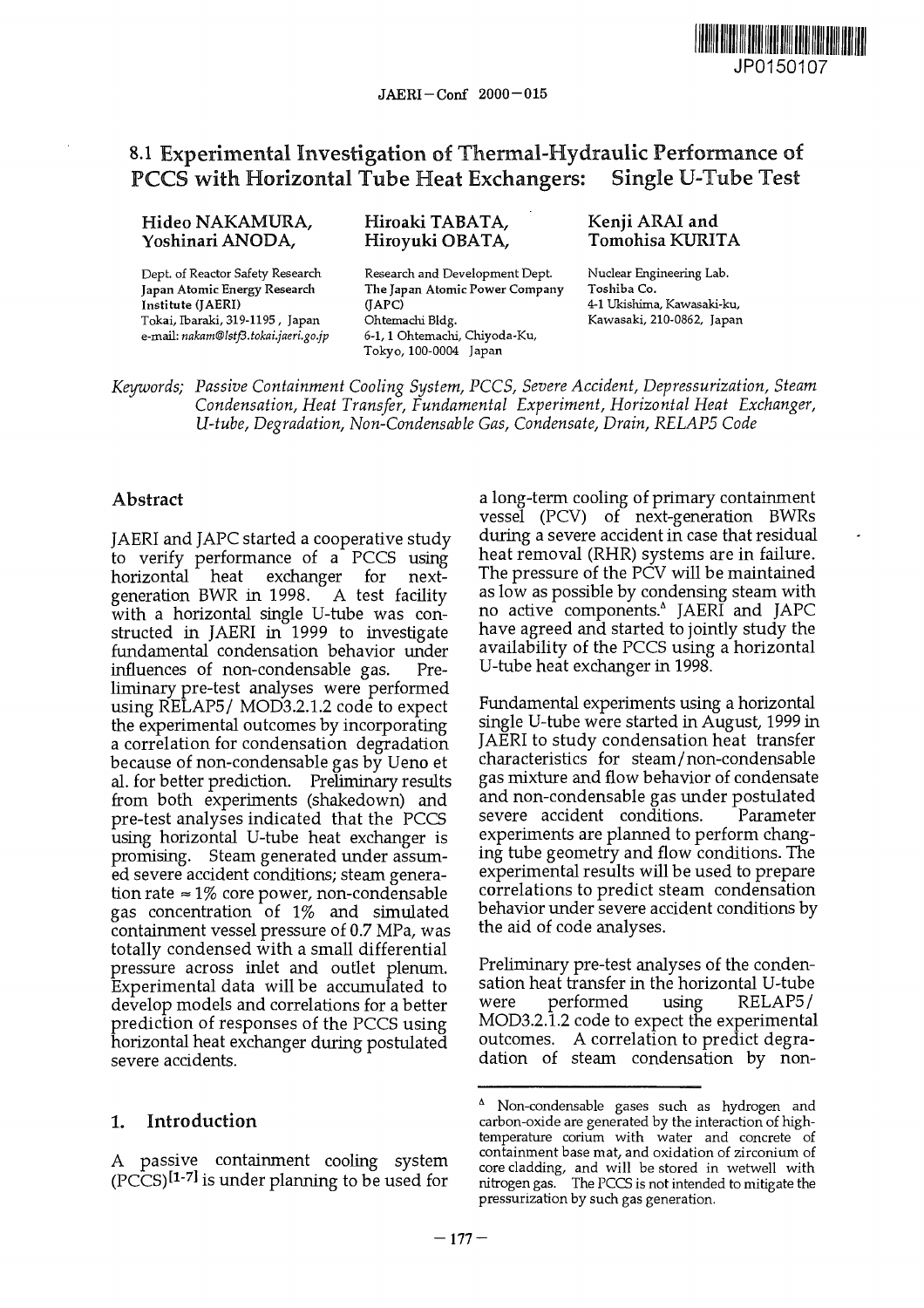condensable gas was incorporated into the code.

This paper summarizes such current experimental and analytical efforts to clarify the thermal-hydraulic performance of the horizontal heat exchanger for PCCS as well as an overview of the whole investigation plan.

# 2. PCCS

# 2.1 Heat Removal Performance

PCCS using heat exchangers have been proposed for SBWR/ESBWR and -<br>SWR1000.<sup>[1-4</sup> ] For the SBWR, heat exchangers for isolation condenser (IC) were considered conveniently usable as those of PCCS.<sup>[6]</sup> ! Following international developmental study for the SBWR/ESBWR, a vertical in-tube heat exchanger has been recongized to be applicable for a nextgeneration BWR in  $\tilde{APAN}$  too as a quasiproven component. A conventional horizontal U-tube heat exchanger, however, has emerged as another candidate based partly on the consideration of seismic-proof and possibility for cost reduction as a system including PCCS water pool, while it has been considered unsuitable primarily because of lack in the experiences about the in-tube steam condensation behavior; i.e. condensate drain with non-condensable gases.





PCCS of interest is a once-through system that directly connects drywell (DW) to wetwell (WW) as shown in Fig. 1. There is no return line to DW, which was included in the SBWR design with GDCS (gravity drain cooling system). Steam generated in DW is driven through the PCCS heat exchanger with non-condensable gases by the pressure difference between DW and WW; namely by the water head difference  $\Delta P$  between two elevations: the top of main vent pipe opening and the bottom of PCCS drain pipe. PCCS removes heat by steam condensation in the heat exchanger, and drains condensate and non-condensable gas into WW suppression pool (S/P) respectively by gravity and pressure difference. During severe accidents, aerosols including fission products would enter the PCCS heat exchanger, being drained with condensate.

Since the driving force for the PCCS operation  $(\Delta P, Fig. 1)$  is limited by the plant geometrical configuration, the differential pressure across the heat exchanger should be less than a limiting value; i.e. ~2 kPa. Steam-gas mixture in DW enters WW through main vent line when the DW-WW pressure difference far exceeds this condition. Please note that most of steam enters WW through the main vent line during LOCA blowdown phase or at the incipience of lower head failure by high-temperature melt when the steam generation rate in DW is large. During such transients, steam flows through PCCS at maximum flow rate possibly by transporting uncondensed steam into WW S/P. Heat input to S/P through the main vent will be switched off when the DW-WW pressure difference becomes lower than the above criterion following the decrease in the steam generation rate in DW. PCCS pool is a final heat sink under such conditions.

The pressure difference across the vertical heat exchanger designed for ESBWR/SBWR has been known to be small because it is composed of large diameter short tubes.

#### 2.2 In-Tube Condensation Behavior for Horizontal Heat Exchanger

Many researchers have investigated in-tube condensation for horizontal tubes.<sup>[9-16]</sup> However, there were no investigations that fully cover the PCCS conditions of interest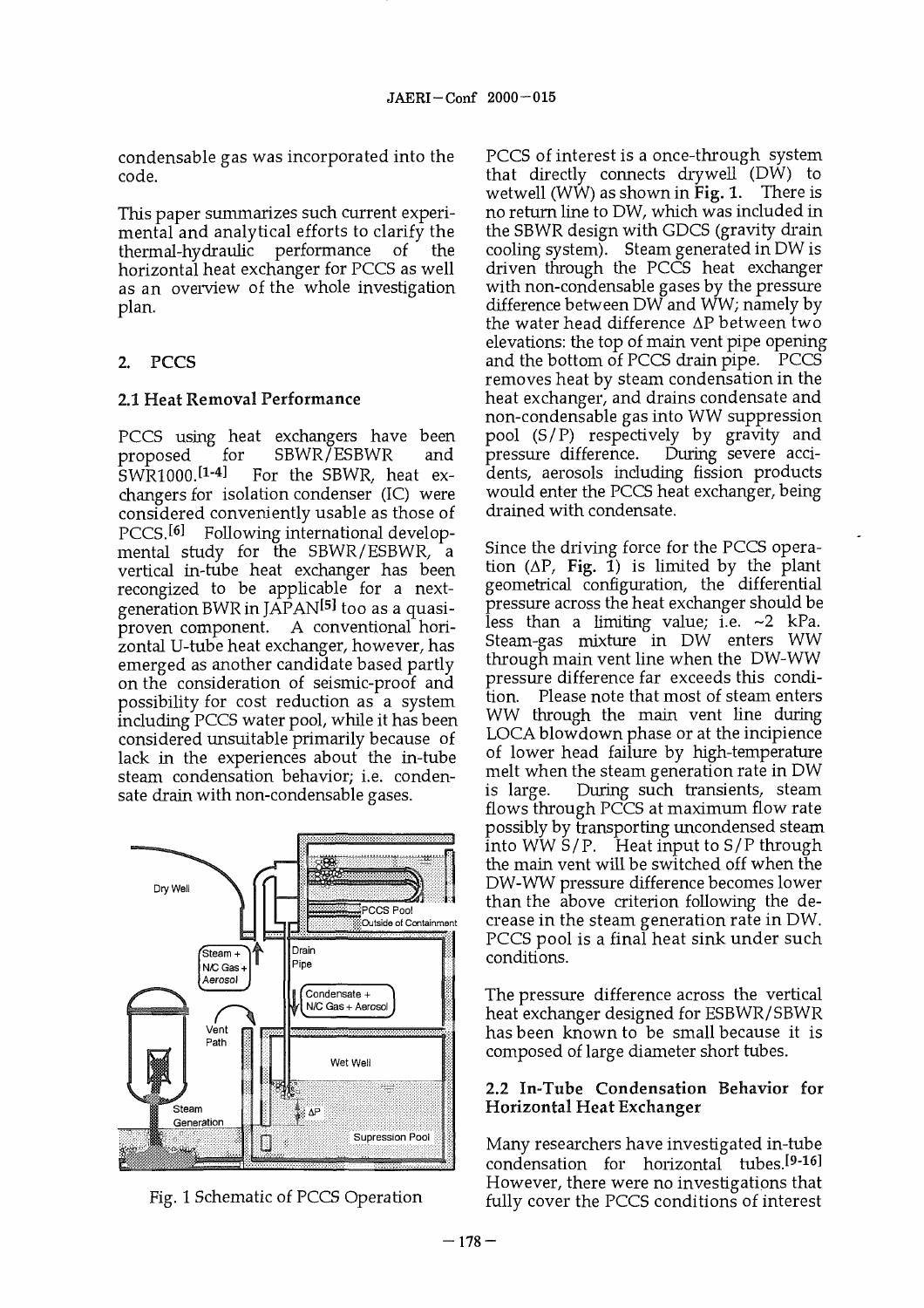

Fig. 2 Expected Flow Regimes in PCCS

where steam condensation takes place at pressures ranging from atmospheric to 0.7 MPa under influences of non-condensable gas.

Several flow regime maps have also been proposed based on experiments, but only for pure steam system where gas phase vanishes at the tube exit in most cases.[17-Flow regimes would be different from such observation because non-condensable gas would stagnate near the tube exit and in the outlet plenum in the PCCS of interest, even when pure steam enters the tubes. Typical flow regimes would be annular and/or annular mist, wavy and smooth stratified according to the gas velocity which decreases along the length of the tube as shown in Fig. 2.

One of the major concerns here have been the flow regime transition from separated flows such as wavy and/or smooth stratified to intermittent flows such as plug and slug in the tubes, since it may degrade the PCCS heat removal performance greatly because of an increase in the pressure loss across the water-plugged tubes and a oscillative pressure response. Lack in such fundamental knowledge about the heat exchanger performance may have limited the applicability of the horizontal heat exchanger to PCCS.

#### 2.3 Approach of Investigation

Based on the survey of investigation status above, JAERI started to study the total performance of horizontal heat exchanger for the PCCS as shown in Fig. 3. First,  $JAERI$ 

performed RELAP5 code analyses to obtain preliminary information about the fundamental experiments based on assumed PCCS operation conditions. In parallel, JAERI performed design and manufacture of the test facility for the fundamental experiments, and performed air/water two-phase flow visualization experiments to study the flow response in the U-bend part, because the condenser tube of the test facility for fundamental experiments is SUS-made.

In the fundamental experiments, parameter experiments will be performed to observe in-tube condensation and hydraulic behavior in a single horizontal U-tube co-axially cooled by subcooled coolant. The influence of secondary boiling and gas vent behavior will be studied as separate-effect tests by slightly modifying the test facility. As such, data base will be prepared for model development for better predictions of the perfor-



Fig. 3 Investigating Plan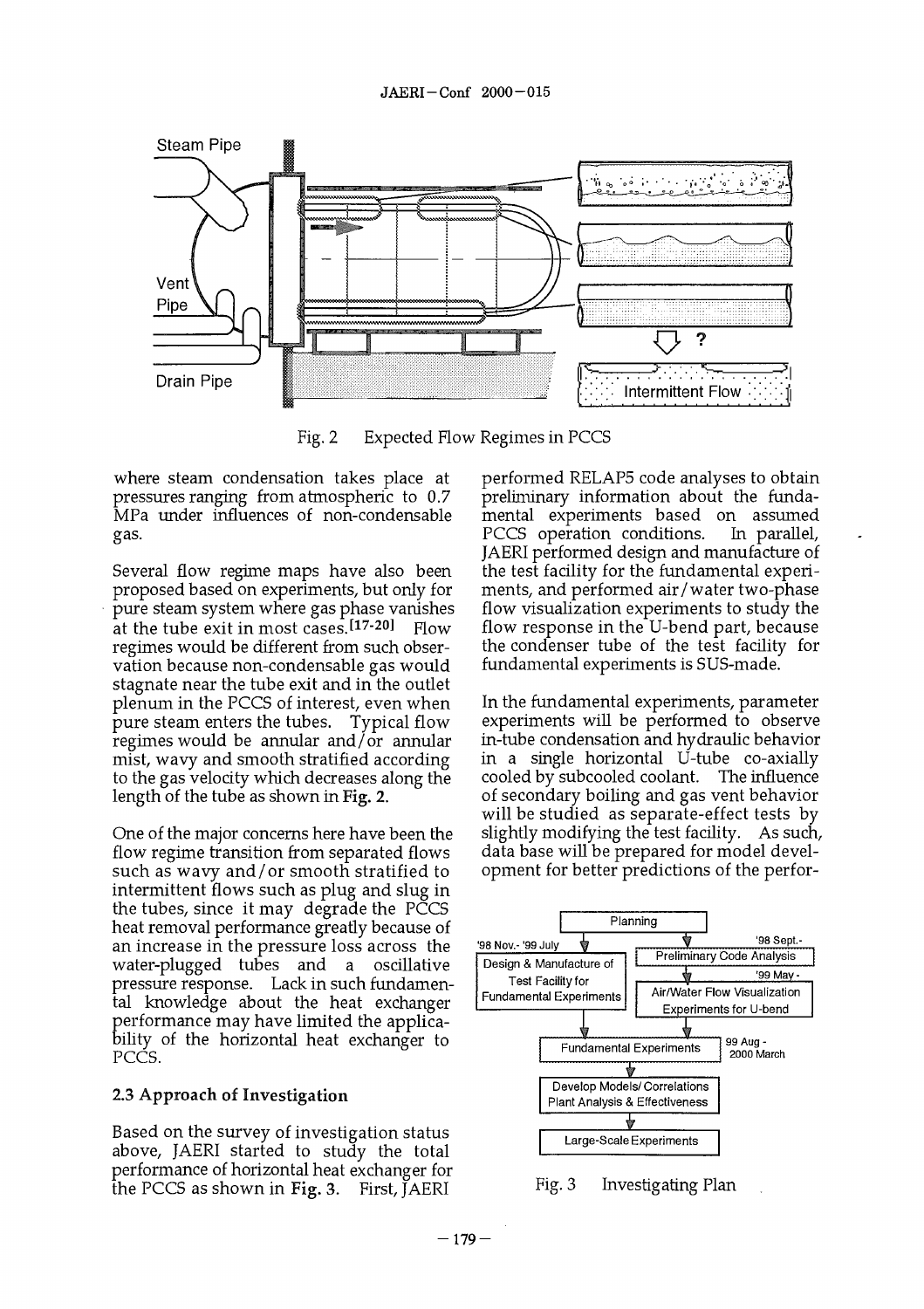

Fig. 4 Schematic of Test Facility for Fundamental Condensation Experiments

mance of the horizontal heat exchanger of PCCS by the aid of code analyses.

A large-scale tube bundle experiment will be performed once the horizontal heat exchanger is recognized feasible from the fundamental experiments and predictive analyses by computer codes being modified by the developed models.

# 3. Experiment

# **3.1 Facility**

The facility is located in the ROSA-V/LSTF inJAERI with three test sections made of SUS304 with different tube outer diameters of 19.0, 31.8 and 42.7 mm. Schematic of the facility is shown in Fig. 4. Steam generated in 5 m $^3$  tank is provided to the test section inlet tank after slightly superheated by a couple of valves and trace heaters (not<br>shown). Non-condensable gas such as Non-condensable gas such as nitrogen  $(N_2)$  and/or helium (He) to simulate hydrogen  $(H<sub>2</sub>)$  was mixed with steam after temperature control through a gas heater. Flow rates of steam and gas were measured using eddy flowmeters and massflowmeters respectively.

The test section was composed of 16 segments with a co-axial cylindrical cooling jacket. Total cooling length was 4 m for both upstream and downstream horizontal legs. Length of cooling jacket (0.25, 0.5 and 1 m) was increased along the test section considering the decrease in condensation rate. The test section was divided into four groups of segments, each of which had an individual secondary flow control for better simulation of cooling in a water pool. Slightly pressurized subcooled water (<  $60^{\circ}$ C) was provided to the cooling jacket to measure the amount of removed heat in each jacket. The influence of secondary boiling condition in a tube bundle such as enhancement by flow turbulence and/or degradation by steam blanketing will be investigated by using a special segment where primary steam is routed and injected into the secondary coolant. Horizontal level of the test section tube was carefully checked by using a transparent vinyl tube U-manometer.

Condensate and non-condensable gas drained first into an outlet tank and then travelled down to wetwell simulation tank (5 m<sup>3</sup>) through a drain piping. Demineralized water was used for both primary and secondary sides.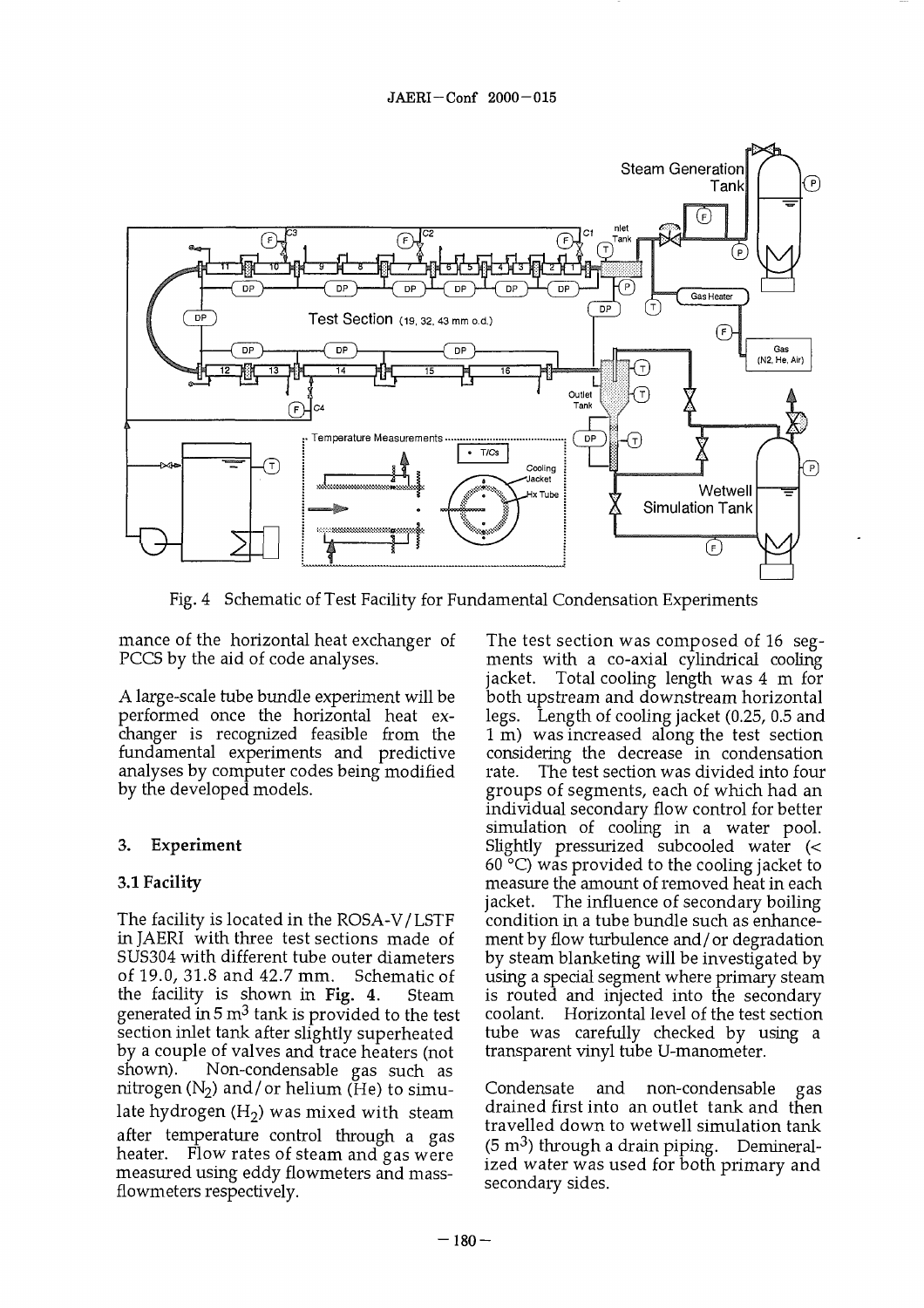In each cooling jacket, primary and secondary coolant and wall surface temperatures were measured at nine locations in total. As for primary side, three sheathed thermocouples (T/Cs, 1.6 mm o.d.) were inserted from top, side and bottom of tube on the same plane normal to the flow axis. Center  $T/C$  was inserted such that the tip is located<br>on the flow axis. Two other  $T/Cs$  were Two other  $\dot{T}/Cs$  were inserted into the tube by ~5 mm from the wall. To measure the tube outer surface temperatures, two sheathed T/Cs (0.5 mm o.d.) were embedded in the tube wall at the tube top and bottom such that the sheath surface was flush to wall outer surface which faces to secondary coolant. The tip of T/Cs was brazed to the tube wall on the same plane as the secondary coolant T/Cs. The secondary coolant temperature was measured by four sheathed  $T/Cs$  at the inlet and outlet of the jacket and at two locations adjacent to the wall surface T/Cs. These T/Cs were in-situ calibrated by furnishing steam to the test section at several pressures under adiabatic (vacant secondary) conditions.

Heat loss of the test section was confirmed to be very low from the amount of condensate in such characterization experiments.

#### 3.2 **Experimental Conditions**

Major experimental parameters were the

tube geometry, primary fluid and secondary cooling conditions as shown in Table 1.

Figure 5 shows a typical temperature data obtained in shakedown tests using 31.8 mm tube under nominal conditions;  $0.\overline{7}$  MPa,  $1\%$ decay power ( $\approx 100 \text{ kW/tube}$ ), 1% N<sub>2</sub> gas partial pressure. Steam-gas mixture velocity at tube inlet was  $\sim$ 19 m/s. Steam was totally condensed in  $\sim$ 6 m\* in this  ${\sf experiment.}$  (\*Note: Distance from Tube Inlet = Hx/jacket + non-Hx tube length)

|  | Table 1 Experimental Conditions |
|--|---------------------------------|
|--|---------------------------------|

| Geometrical Conditions                        | Parameters foil<br>RELAP5 Codel<br>Analyses      |                         |
|-----------------------------------------------|--------------------------------------------------|-------------------------|
| Tube O.D. (mm)                                | 19.0, 31.8, 42.7                                 | 31.8                    |
| Hx Length (m)                                 | $4 \times 2 = 8$                                 | Same                    |
| U-bend Radius (m)                             | 0.3                                              | Same                    |
| U-bend Inclination                            | -5°, -45°, -90°                                  | $0^{\circ}$ , -5°, -90° |
| <b>Flow Conditions</b>                        |                                                  |                         |
| Primary Pressure<br>(MPa)                     | $0.2 - 0.7$                                      | $0.7$ (exit)            |
| Inlet Gas Velocity<br>(m/s)                   | $10 - 30$<br>$(31.8 \,\mathrm{mm} \text{ tube})$ | 20                      |
| Gas Concentration<br>(%)                      | $0 - 20$<br>(partial press.)                     | 1                       |
| Secondary Coolant<br>Temperature (K)          | 333 (Inlet)                                      | Same                    |
| Secondary Boiling<br>Condition in a<br>Bundle | Special segment<br>with steam<br>iniection       | N/A                     |



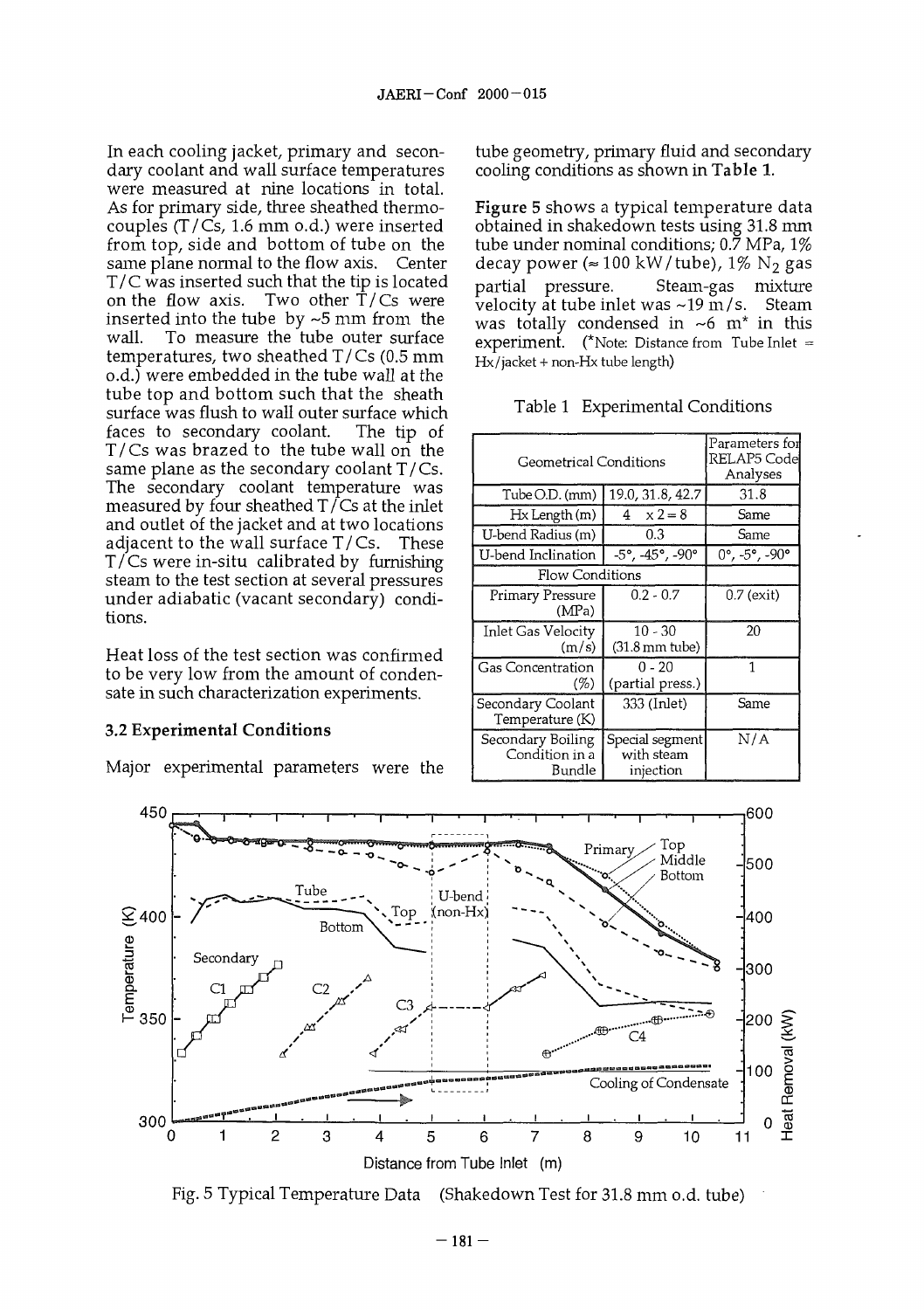#### 4. Preliminary Code Analysis

#### 4.1 Calculation Conditions

Preliminary pre-test analyses of the condensation heat transfer in a simulated horizontal U-tube were performed using RELAP5/ MOD3.2.1.2  $\text{codel}^{21}$  to expect the experimental outcomes. The code employs Nusselt, Shah and Chato correlations<sup>[9-11]</sup> for the prediction of steam condensation respectively under laminar and turbulent flow conditions and a modification to Nusselt for laminar film flow in a horizontal tube. A correlation to predict condensation degradation because of non-condensable gas by Ueno et al.<sup>[14]</sup> was incorporated into the code, while a correlation in the original code; Colburn-Hougen<sup>[22]</sup> was not used. The correlation by Ueno et al. is based on experiments simulating a horizontal steam generator of NP-21 as a part of the passive safety features during accidents/transients, thus for low pressure  $( $0.4$  MPa) and$  $small\text{-}diameter (~19\text{ mm})$  tube conditions.

The code analyses were performed for the conditions noted in Table 1.



Fig. 6 Comparison of Calculated Fluid Velocities and Void Fractions for Different U-bend Inclinations (31.8 mm tube)

#### 4.2 Calculated Results

Figure 6 compares the calculated gas and liquid velocities and void fractions in terms of distance from tube inlet obtained for three U-bend inclinations; 0°, -5° and -90°. There was no difference in the upstream horizontal leg among three cases. phases decreased monotonically along the length of the tube for both phases. Maximum velocity of condensate film was  $\sim$ 6 m/s at the tube inlet while gas velocity was  $\sim$ 20 m/s. In the upstream horizontal leg, liquid level of condensate reached almost to the tube axis around the connection to U-<br>bend in the two "inclined" cases. Liquid bend in the two "inclined" cases. velocity increased as well as the void fraction in the "inclined" cases because of the acceleration in the U-bend. In the "horizontal" U-bend case, on the other hand, these two parameters continued to decrease monotonically. Gas phase velocity in the "inclined" cases decreased in the downstream of the U-bend, because the cross sectional area increased and steam condensation almost completed in the upstream leg, thus gas phase is mostly composed of noncondensable gas.

In the downstream leg, liquid level increased, and started to decrease after the void fraction recorded the minimum of  $\sim 0.3$  in horizontal and -5° inclined cases because of gravity drain towards the tube exit. In the -5° inclined case, the condensate velocity increased being accelerated in the U-bend temporarily, but decreased suddenly to the value of the horizontal case around the downstream leg inlet. This response looks similar to hydraulic jump. inclination of U-bend has little effect onto the hydraulic behavior. In the -90° inclined case, on the other hand, the condensate velocity increased very much" in the U-bend and decreased gradually in the downstream leg by the wall friction until the tube exit as super-critical flow that Froude number exceeds well 1.0. This result indicates that fluid acceleration in the U-bend has no influence to the upstream leg behavior, but controls the flow condition in the downstream leg, depending on elevation change between the upstream and downstream legs.

Note that velocity in Fig. 6 is presented in semi-Log co-ordinate.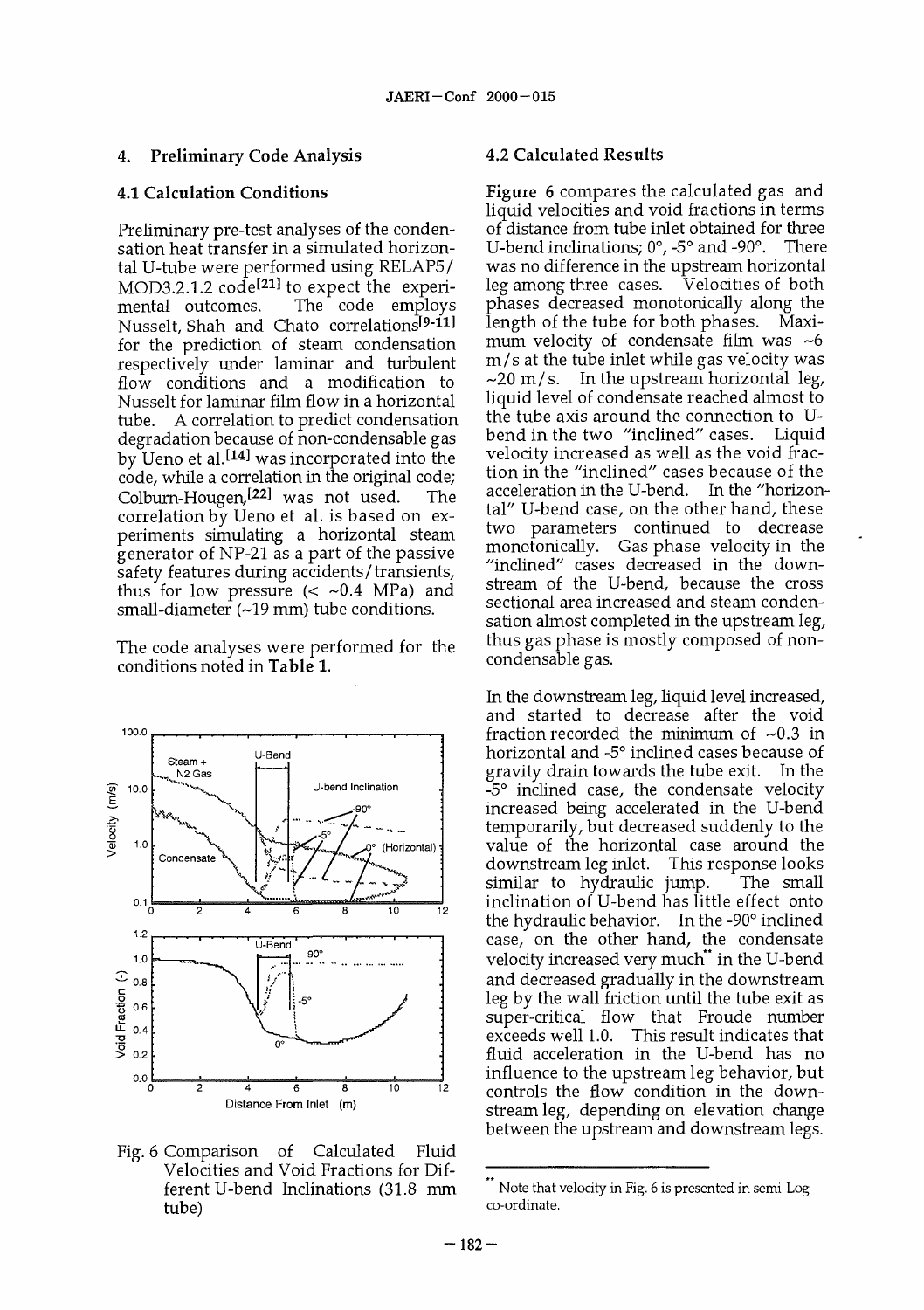

Fig. 7 Comparison of Calculated Static Pressures for Different U-bend Inclinations (31.8 mm tube)

Figure 7 compares the static pressures in terms of distance from the tube inlet. The calculated pressures first increased around the tube inlet probably because of significant condensation, while they decreased monotonically afterwards in the upstream leg. In -5° inclined case, a sudden increase in the pressure occurred at the sudden level increase around the inlet of the downstream leg because of acceleration of gas flow. In - 90° inclined case, decrease in the pressure in the downstream leg was small because gas flow velocity is very small; smaller than liquid velocity. This result indicates that the condensate acceleration in the U-bend with large level difference between upstream and downstream legs is favorable to suppress the pressure loss in the heat exchanger.

In summary, the preliminary calculations suggest that the horizontal U-tubes would be promising to use for the PCCS heat exchanger by the complete steam condensation with small differential pressure across the unit under an assumed severe accident condition.

#### 5. Conclusions

JAERI and JAPC started a verification study for the performance of a horizontal heat exchanger type PCCS for next-generation BWR as a cooperative study in 1998. A test facility with a horizontal single U-tube was constructed in JAERI in July, 1999 to investigate fundamental in-tube condensation behavior in the horizontal heat exchanger. Major experimental parameters

are tube diameter, primary pressure, steam flow rate, composition and amount of noncondensable gas and secondary cooling Preliminary test results obtained under assumed accident conditions; steam generation rate  $\approx 1\%$  core power, concentration of  $N_2$  gas of 1% and containment vessel pressure of 0.7 MPa, indicated a total steam condensation in ~6 m from the tube inlet a 31.8 mm o.d. test section.

Preliminary pre-test analyses were performed using RELAP5/ MOD3.2.1.2 code to expect the experimental outcomes. A correlation by Ueno et al. was incorporated to predict degradation of steam condensation by non-condensable gas. The calculated results indicated that the PCCS using horizontal U-tubes is promising with a small differential pressure between inlet and outlet plenum.

Experimental data will be accumulated, and models and correlations will be developed for a better prediction of condensation and degradation by non-condensable gas in the horizontal heat exchanger for PCCS based on the experimental data. System and multi-dimensional analyses will be performed using computer codes with the developed models and correlations. Largescale experiments will then be performed to clarify the total responses of the horizontal heat exchanger including multi-dimensional phenomena that are necessary for system response analyses.

# References

- [1] H.A. Upton et al., 'Simplified Boiling Water Reactor Passive Safety Features,' Proc. of ICONE-2, San Francisco CA (1993), Vol. 1, pp. 705.
- [2] J. Dreier et al., 'The PANDA Tests for the SWR 1000 Passive Containment Cooling System/ Proc. of ICONE-7, Tokyo (1999), ICONE-7316.
- [3] M. Huggenberger et al., 'ESBWR Related Passive Decay Heat Removal Tests in PANDA,' Proc. of ICONE-7, Tokyo (1999), ICONE-7322.
- [4] P. Masoni et al., 'Tests on Full-Scale Prototypical Passive Containment Condenser for SBWR's Application/ Proc. of ICONE-3, Kyoto (1995), Vol. 2, pp. 1023.